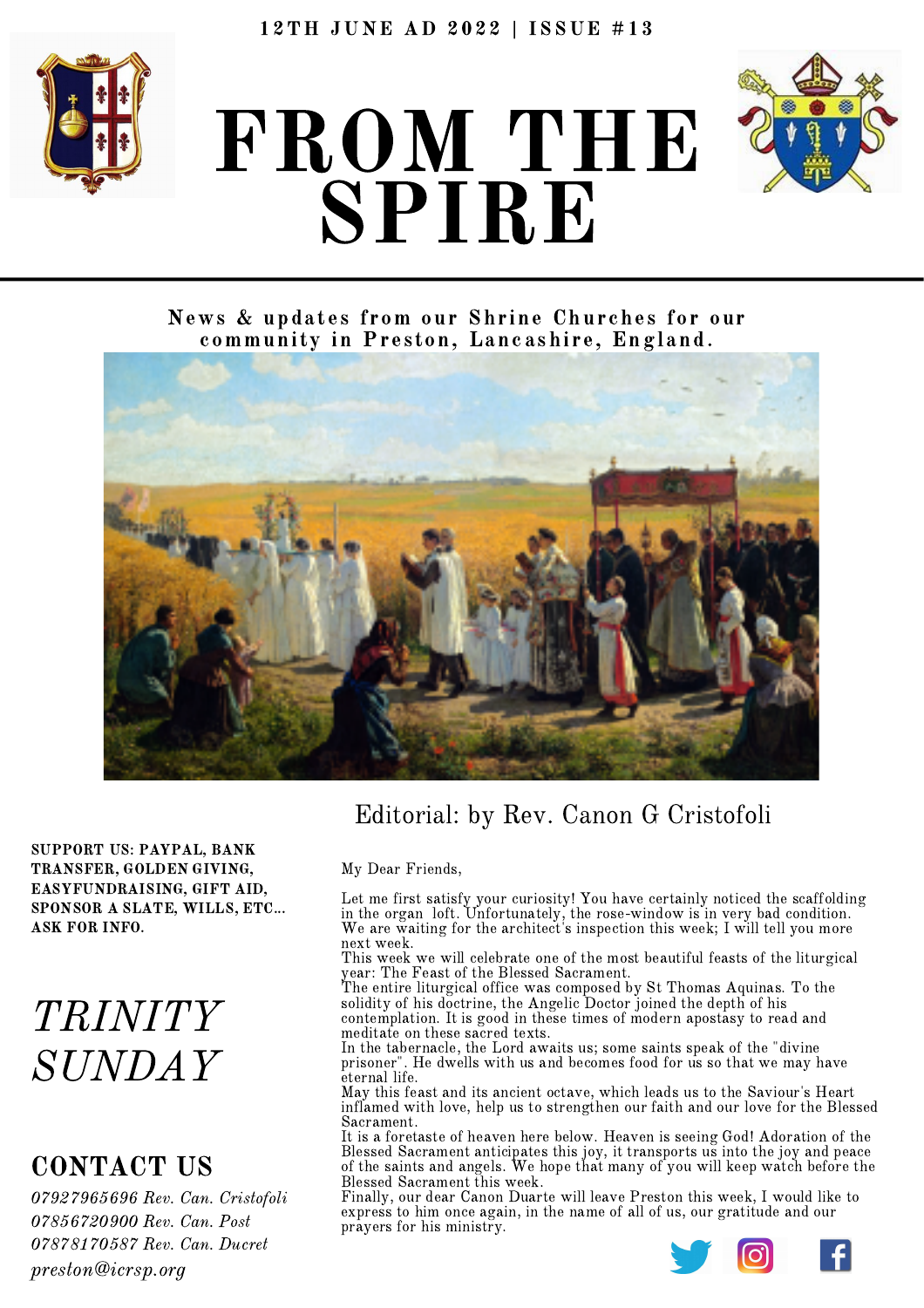### TRANSLATION OF THE EPISTLE AND GOSPEL Trinity Sunday

#### Lesson from the Epistle of Saint Paul to the Romans Romans 11:33-36

[\[33\]](http://www.drbo.org/cgi-bin/d?b=drb&bk=52&ch=11&l=33-#x) O the depth of the riches of the wisdom and of the knowledge of God! How incomprehensible are his judgments, and how unsearchable his ways! [\[34\]](http://www.drbo.org/cgi-bin/d?b=drb&bk=52&ch=11&l=34-#x) For who hath known the mind of the Lord? Or who hath been his counsellor? [\[35\]](http://www.drbo.org/cgi-bin/d?b=drb&bk=52&ch=11&l=35-#x) Or who hath first given to him, and recompense shall be made him? [\[36\]](http://www.drbo.org/cgi-bin/d?b=drb&bk=52&ch=11&l=36-#x) For of him, and by him, and in him, are all things: to him be glory for ever. Amen.

#### Reading from the Holy Gospel according to Saint Matthew St Matthew 28:18-20

[\[18\]](http://www.drbo.org/cgi-bin/d?b=drb&bk=47&ch=28&l=18-#x) And Jesus coming, spoke to them, saying: All power is given to me in heaven and in earth. [\[19\]](http://www.drbo.org/cgi-bin/d?b=drb&bk=47&ch=28&l=19-#x) Going therefore, teach ye all nations; baptizing them in the name of the Father, and of the Son, and of the Holy Ghost. [\[20\]](http://www.drbo.org/cgi-bin/d?b=drb&bk=47&ch=28&l=20-#x) Teaching them to observe all things whatsoever I have commanded you: and behold I am with you all days, even to the consummation of the world.

### Corpus Christi Feast and Devotions

Wednesday: 5:30 pm First Vespers of Corpus Christi followed by Adoration and Compline Thursday: (Feast of Corpus Christi) 8:30 Low Mass at Saint Walburge's, followed by exposition of the Blessed Sacrament. Morning adoration will conclude with Benediction at 11am. 12 noon Solemn Mass at English Martyrs followed by Procession 5:30 pm Solemn Vespers at Saint Walburge's Friday: Normal liturgical schedule. Join us in a fast for peace and for Holy Mother Church. Saturday: 8:30 am Low Mass at Saint Walburge's followed by exposition of the Blessed Sacrament. Adoration will take place throughout the day and during the night; please sign up for an hour! 5:30 pm First Vespers of Sunday and 8:30 pm Compline before the Blessed Sacrament. Sunday: (Solemnity of Corpus Christi) 9:00 am Low Mass at English Martyrs 9:30 am Sung office of Terce before the Blessed Sacrament 10:00 am Rosary and Confessions 10:30 High Mass before the Blessed Sacrament exposed

2 pm Corpus Christi Procession with Preston Deanery

Collection figures

Sunday 5th June

St Walburge's £468.40 English Martyrs £37.00 Donations £32.89 Bank Transfers £710.00 Total £1211.29

Collection for the Sister Adorers £676 Thank you so much for your generosity!

#### Our prayer intentions this week:

Please pray for Father O'Connor, Bernard Williams and Flair, for Mark and Ligaya McKay, Arthur and Maxine Frankland.

For our sick members: Mr. and Mrs. Smith, Anita, Trevor and Mark. The residents of Swansea Terrace.

Pray for peace!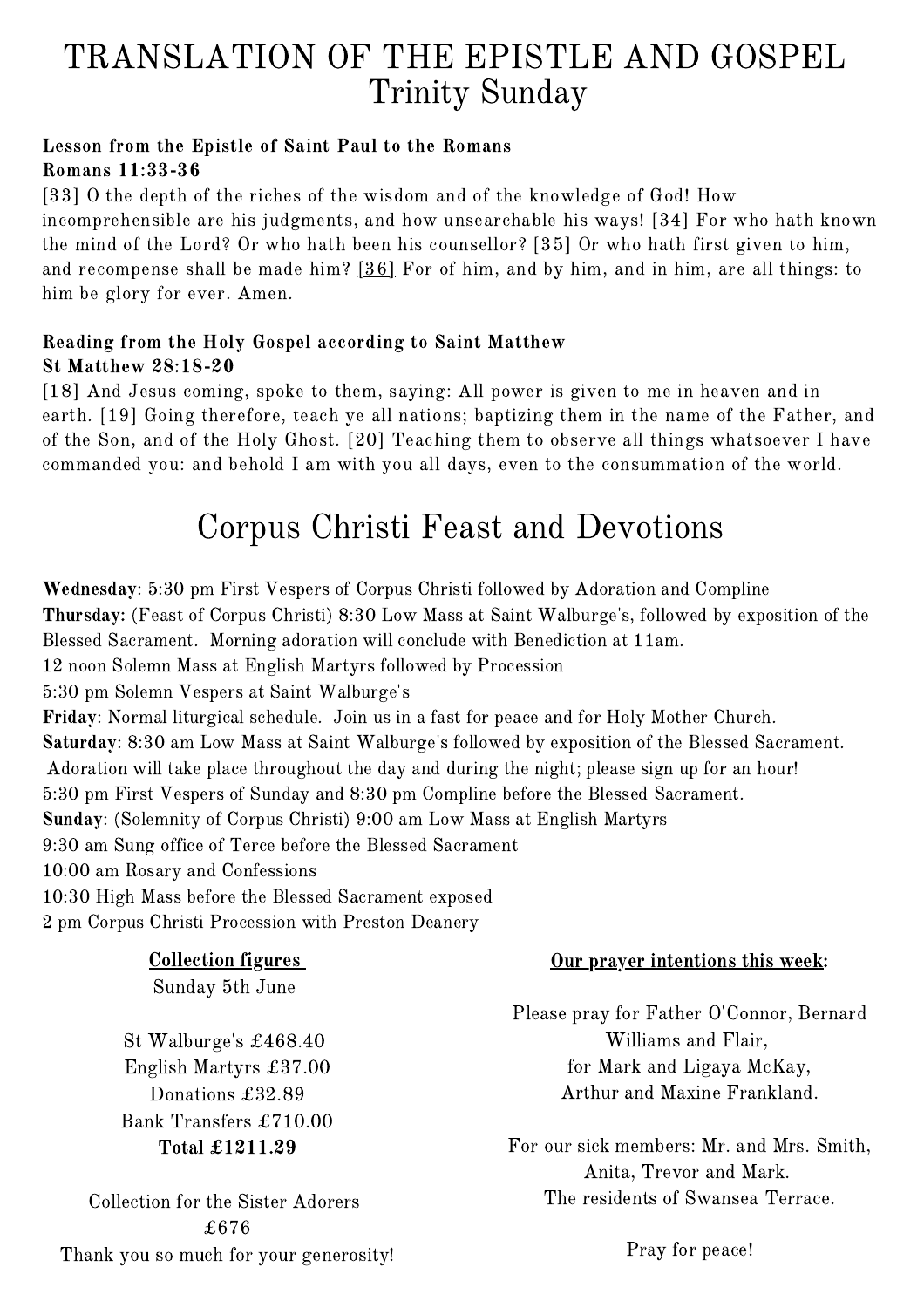| <b>Date</b>                                           | Ordo                                                                        | Canon<br>Cristofoli                        | <b>Canon Post</b>                | <b>Canon Ducret</b>              |
|-------------------------------------------------------|-----------------------------------------------------------------------------|--------------------------------------------|----------------------------------|----------------------------------|
| Sunday<br>12th June<br>9:00 EM<br>10:30 SW<br>6:30 SW | <b>Trinity Sunday</b>                                                       | Mary Dean RIP                              | Fr. Lucien Blauvac<br><b>RIP</b> | <b>Clack Family</b>              |
| Monday<br>13th June<br>8:30 SW<br><b>12 EM</b>        | Saint Anthony of<br>Padua                                                   | <b>Canon Altiere</b>                       | Abbé Gabriel<br>Novena           | Fr. Lucien Blauvac<br><b>RIP</b> |
| Tuesday<br>14th June<br>8:30 SW<br><b>12 EM</b>       | Saint Basil the<br>Great                                                    | Paule RIP                                  | Abbé Gabriel<br>Novena           | Fr. Lucien Blauvac<br><b>RIP</b> |
| Wednesday<br>15th June<br>8:30 SW<br><b>12 EM</b>     | 1st Sunday after<br>Pentecost<br>(Ss. Vitus,<br>Modestus and<br>Crescentia) | Father O'Connor                            | Abbé Gabriel<br>Novena           | Fr. Lucien Blauvac<br><b>RIP</b> |
| Thursday<br>16th June<br>8:30 SW<br><b>12 EM</b>      | Feast of<br>Corpus Christ                                                   | Jim Aherne RIP                             | Abbé Gabriel<br>Novena           | Fr. Lucien Blauvac<br><b>RIP</b> |
| Friday<br>17th June<br>8:30 SW<br><b>12 EM</b>        | Saint Gregory<br>Barbarigo                                                  | Mr Brendan Kelly<br><b>RIP</b>             | Abbé Gabriel<br>Novena           | Fr. Lucien Blauvac<br><b>RIP</b> |
| Saturday<br>18th June<br>8:30 SW<br><b>12 EM</b>      | Saint Ephrem of<br>Syria                                                    | Monique Monceyron<br><b>RIP</b>            | Abbé Gabriel<br>Novena           | Fr. Lucien Blauvac<br><b>RIP</b> |
| Sunday<br>19th June<br>9:00 EM<br>10:30 SW<br>6:30 SW | Corpus Christi<br>(2nd Sunday<br>after Pentecost)                           | Anthony,<br>Thanksgiving and<br>blessings. | Abbé Gabriel<br>Novena           | Fr. Lucien Blauvac<br><b>RIP</b> |